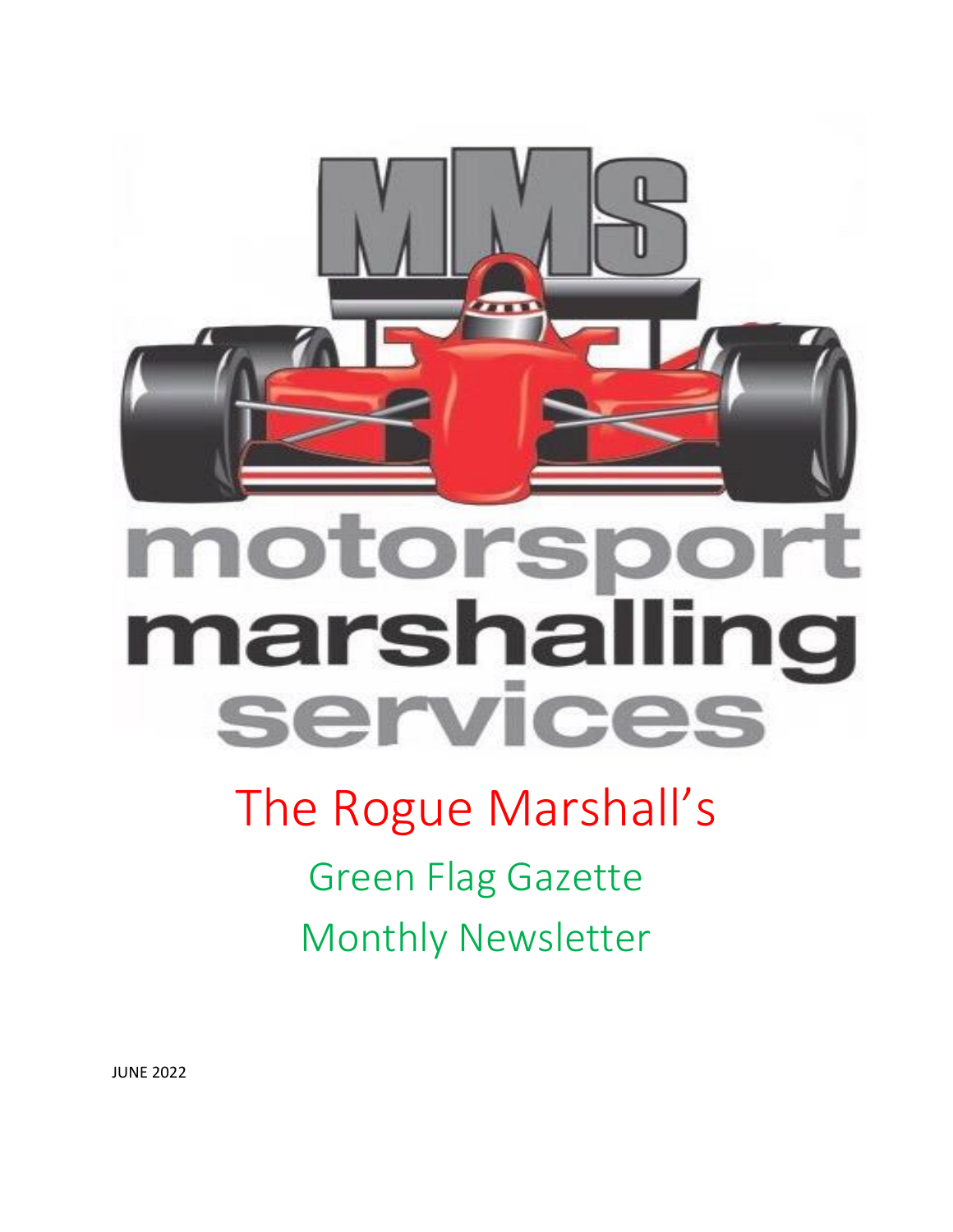

The race season has started!!! BEMC was a good weekend, it was a little cool and windy but everyone survived and were glad to be back at the track.

Now VDS was a bit different to say the least, Friday was a beautiful day, Saturday started out as a unbelievable day, hot sunny and a good crowd, until around 1:20 pm when most people in the park had their phones going off with a weather warning. Well it was more then a warning approximately 14 mins later all hell broke loose and the park was slammed with what was called a Derecho. A Derecho is a fast moving straight line of a storm that is like a hurricane and/or tornado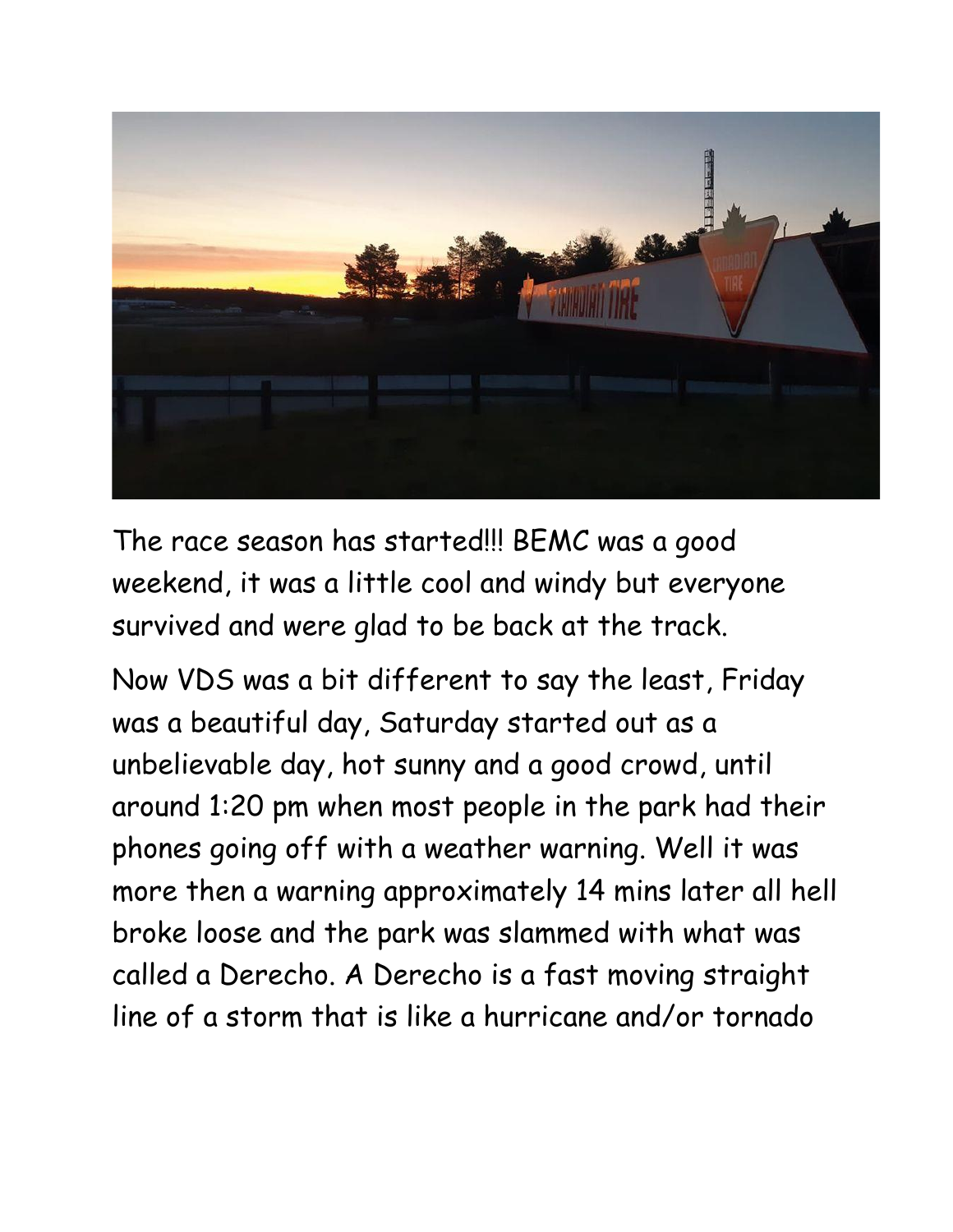

A derecho is a widespread and fast moving line of severe

That hits hard and fast. Well this one did it moved faster then the radar said it was. There were some injuries but nothing life threatening, all marshals were accounted for and safe, or were picked up as quick as they could be considering how fast things were happening. ORP rescue team, and security did an amazing job rescuing and helping marshals and race fans.

Considering the amount of damage, it is amazing nobody was killed. Sadly the FEL Sportscar paddock area was pretty much destroyed and they ended up cancelling the rest of the weekend. Kudos to the Radical series to help try to keep some normalcy and run a 30 min nonpoint race for the fans.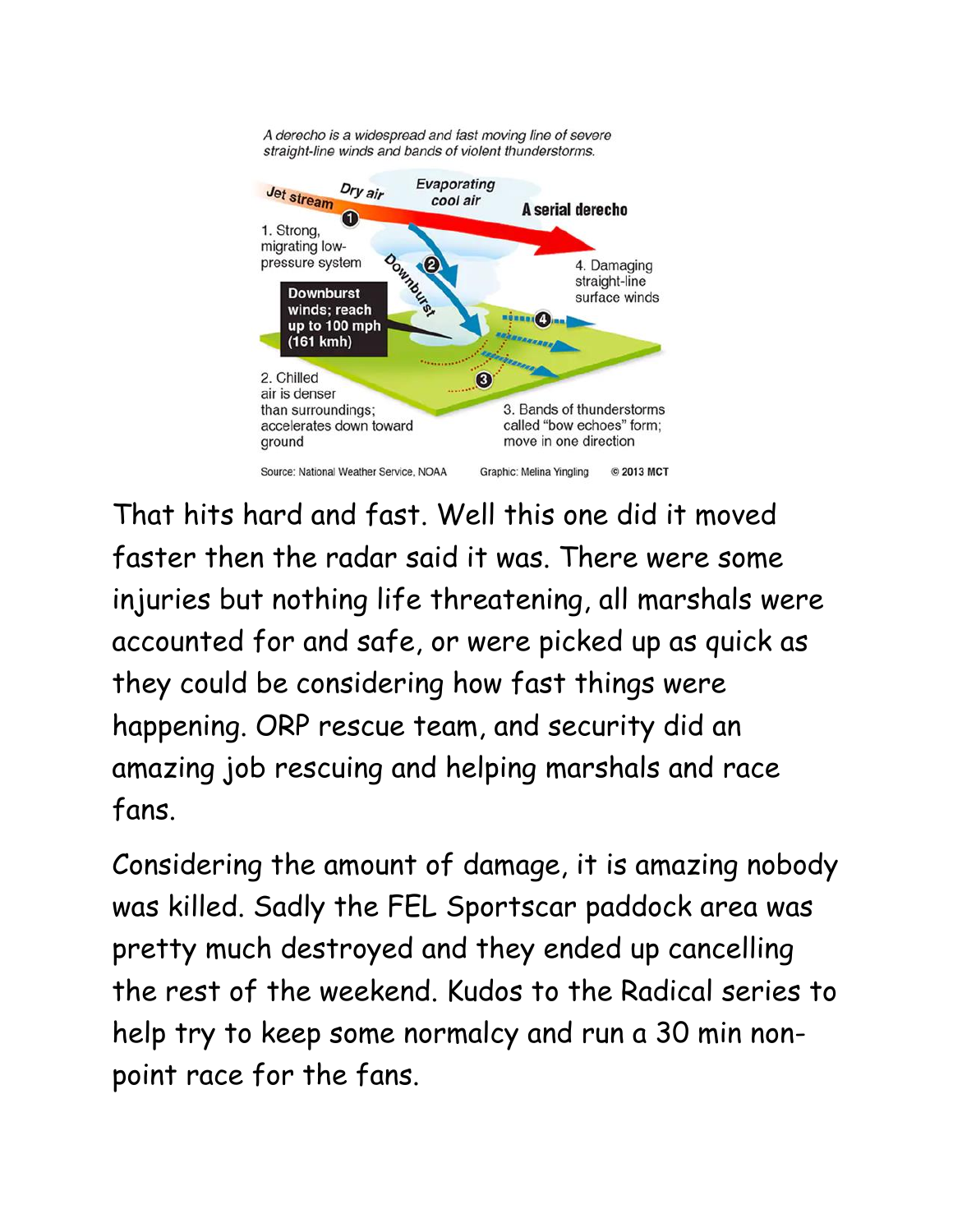Sunday was a wet one, the morning races were all in wet conditions, the Nascar race started on a wet track and was pretty much caution free till the end when we ended up having double OT, and getting a win from Kevin Lacroix after he moved Gary Klutt into the tires @10 to win the race.

Next Up VARAC June  $17^{\text{th}}$ -19<sup>th</sup> so signup and support your home track!! Marshal numbers are on the low side, anyone who can come and help out please follow the link below to register. Registration closes on Sunday June 5, 2022 at 11:55 p.m.

https://www.motorsportmarshalling.on.ca/event

The schedule for 2022 is as follows:

CTMP REGIONAL EVENTS BARC July 23 & 24 2022

VRRA August 5 to 7 2022

BEMC September 17 & 18 2022

Celebration October 1 & 2 2022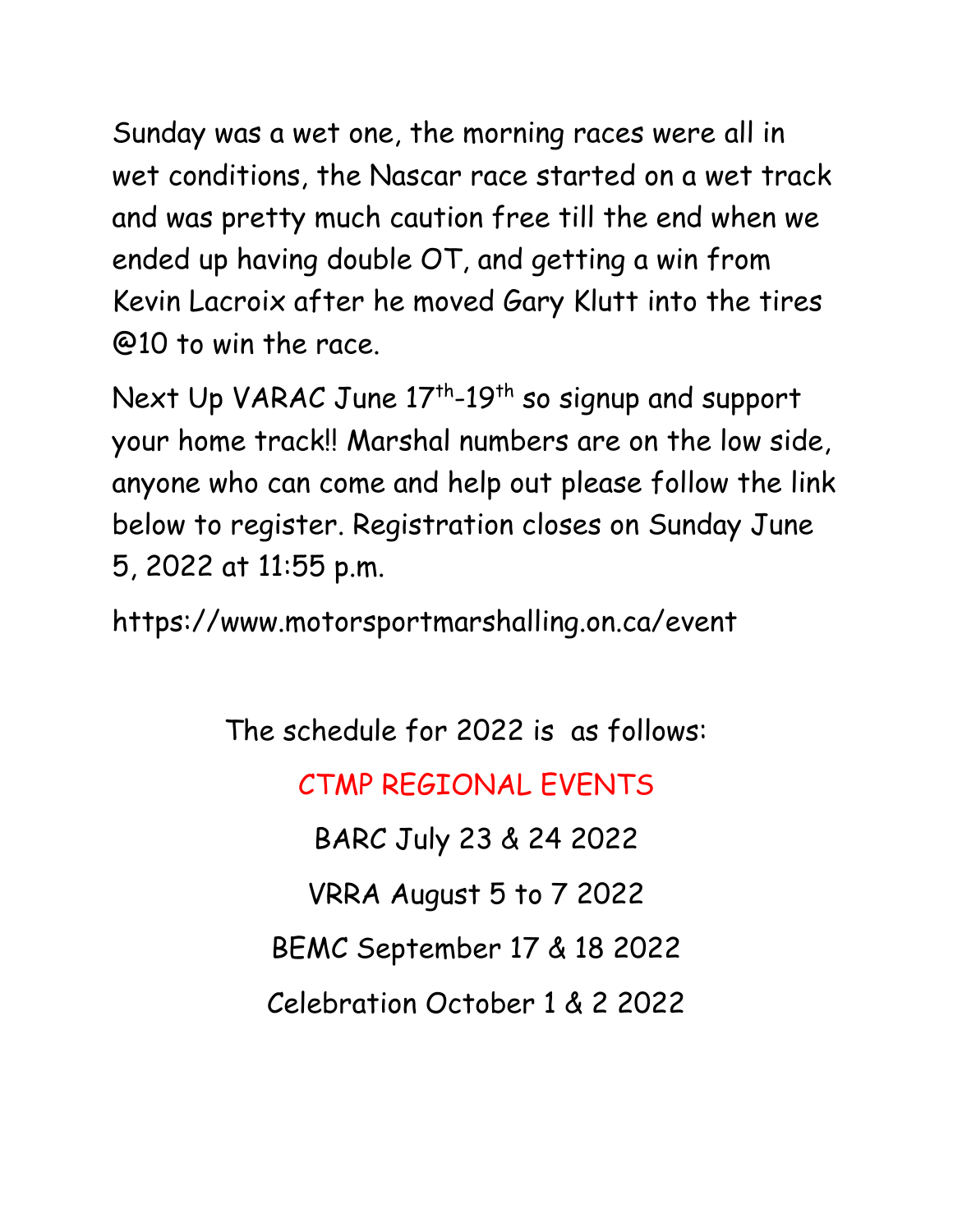#### CTMP PRO EVENTS

### **VRRAC**

June  $17^{\text{th}}$ -19<sup>th</sup>

At this time close to 400 cars are tentatively entered

There is also a concert on the Saturday night put on



by the ORP Safety team

#### **SportsCar Grand Prix**

The event will feature the WeatherTech SportsCar Championship, Michelin Pilot Challenge, and IMSA Prototype Challenge. But that isn't all the Masters F1 and Masters Endurance Legends will run as well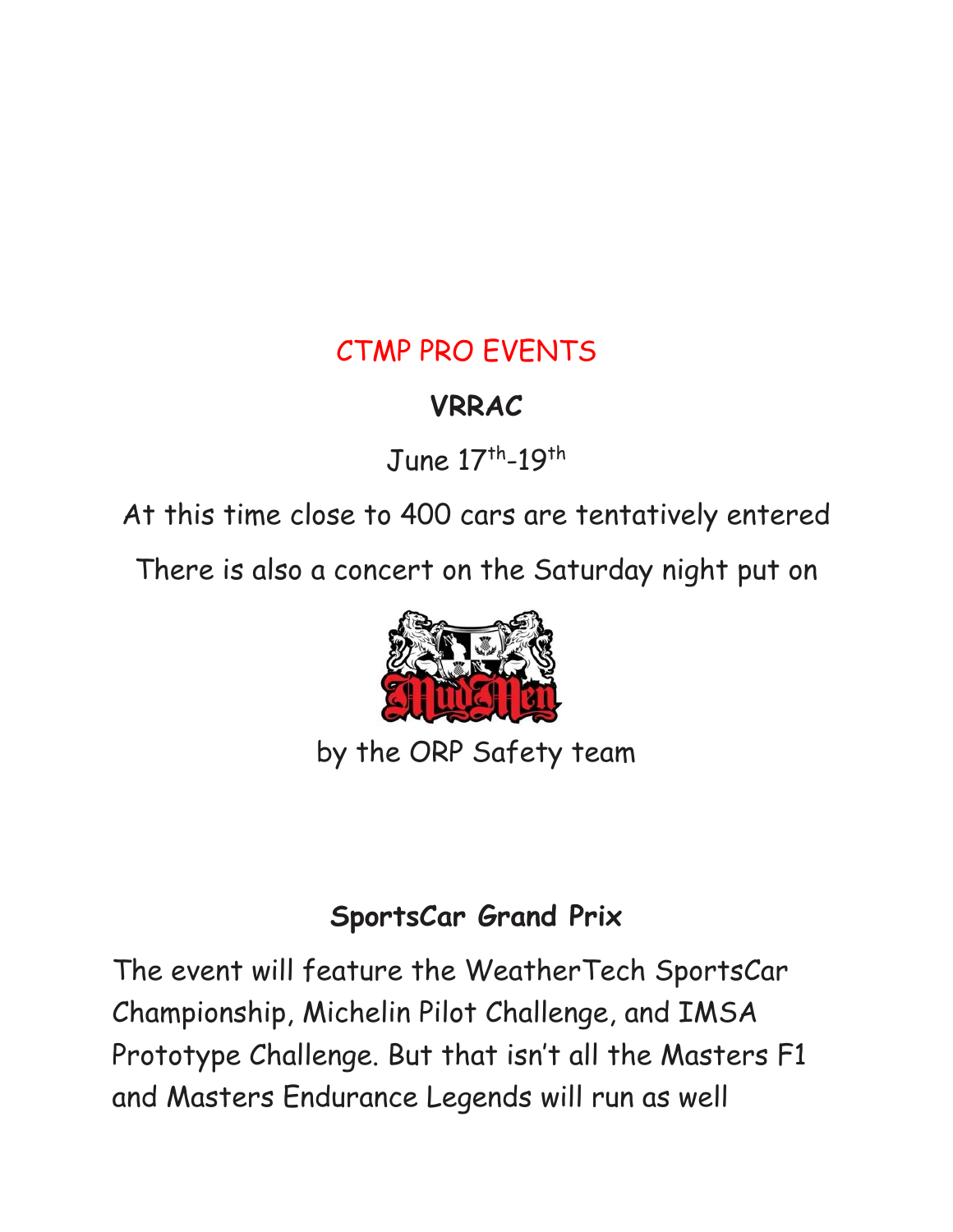Labour Day Sprints

**CTMP Labour Day Sprints** will once again feature an all-Canadian lineup of racing action with the NASCAR Pinty's Series main event on Sunday. Joining them will be the FEL SportsCar Championship Canada, Emzone Radical Cup Canada, Nissan Sentra Cup, and Toyo Tires F1600 Championship.

Kathy K has successfully conducted a Crisis Team training session. Please note your Crisis team consists of the following people and will have a member assigned for each race weekend.

| Kathy K.                  | Lisa Curle      |
|---------------------------|-----------------|
| <b>Billy Weller</b>       | Aileen Fletcher |
| Dan Castronaro Gloria Eng |                 |
| Deborah Johnston          |                 |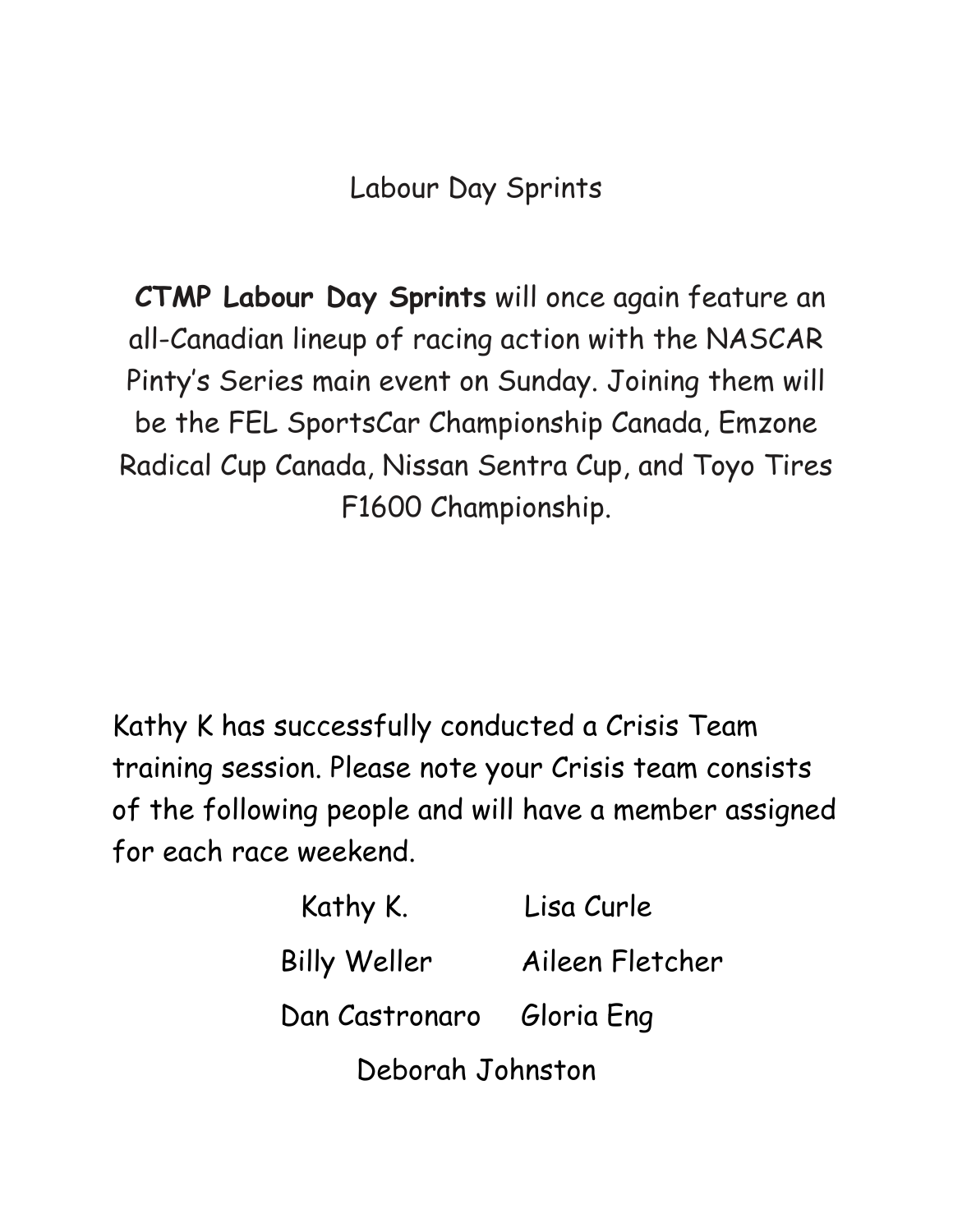If any member has a racing story or maybe a joke, or a special thank-you to any MMS member

And would like it added to the newsletter please Email Dan what you would like added at [dcastronaro@gmail.com.](mailto:dcastronaro@gmail.com)

(subject to approval, and the bashing)





We're always looking extending the for good

team-oriented people, experienced or not, to join us If you know anyone or have any Family or friends interested. Please Email Peter Dunn at

[peter01.dunn@gmail.com](mailto:peter01.dunn@gmail.com)

If you would like information on the 2022 schools, please send him a note and he will pass it on to education.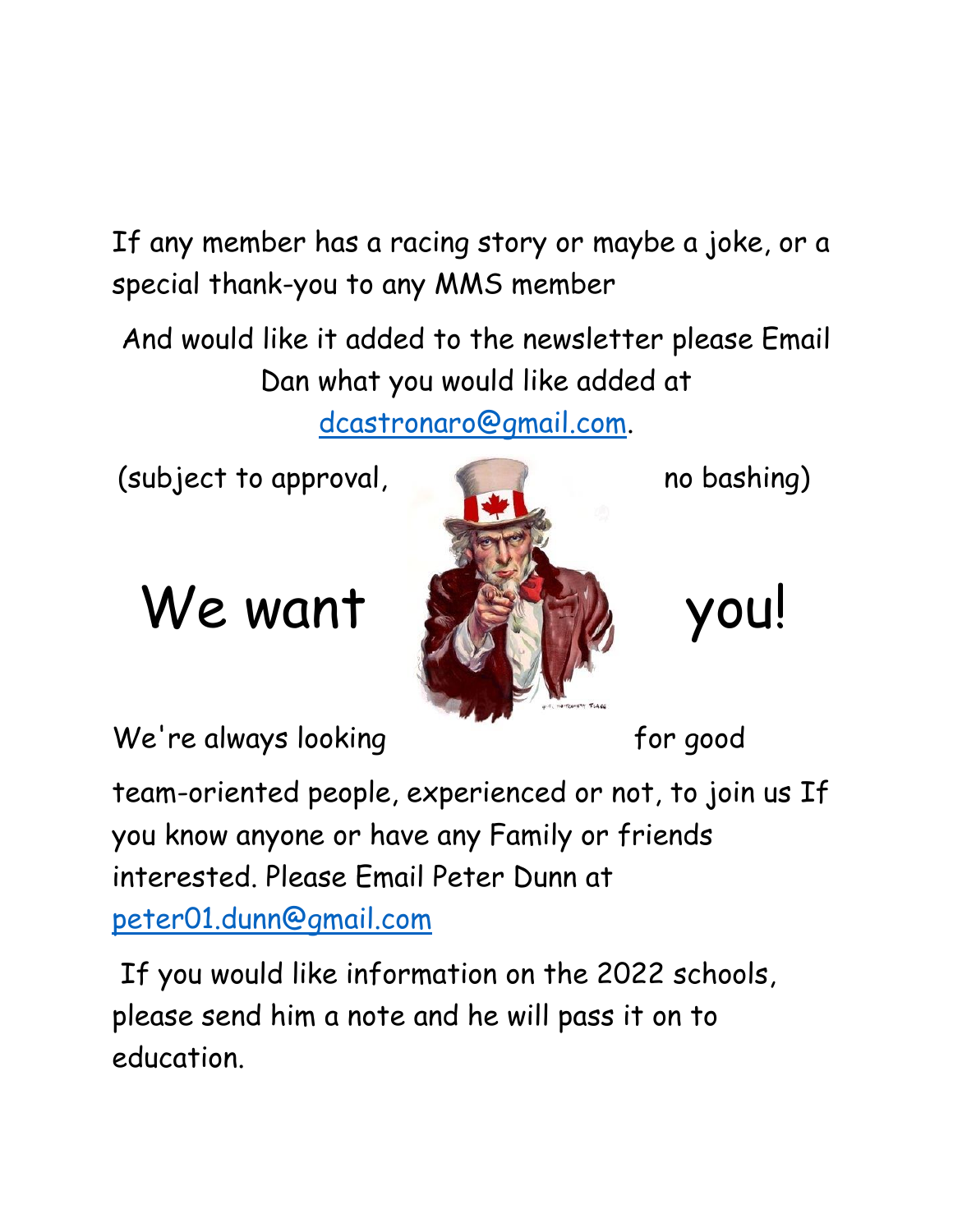Also a reminder of the guest pass policy:

Guest Passes.

Guest passes are available on the following basis where provided by the promoter/organizer:

1 Pass for 2 Days Worked

2 Passes for 3 Days Worked

To qualify for Guest passes, a marshal shall be

registered as available to work (not maybe) the

required number of days by the registration deadline.

Names of the guests shall be submitted by the registration deadline.

A note from Lisa Curle:

There is a sign up sheet posted in the chalet for anyone interest in training in different positions. This is subject to the number of people working on a corner if there is enough to lose one.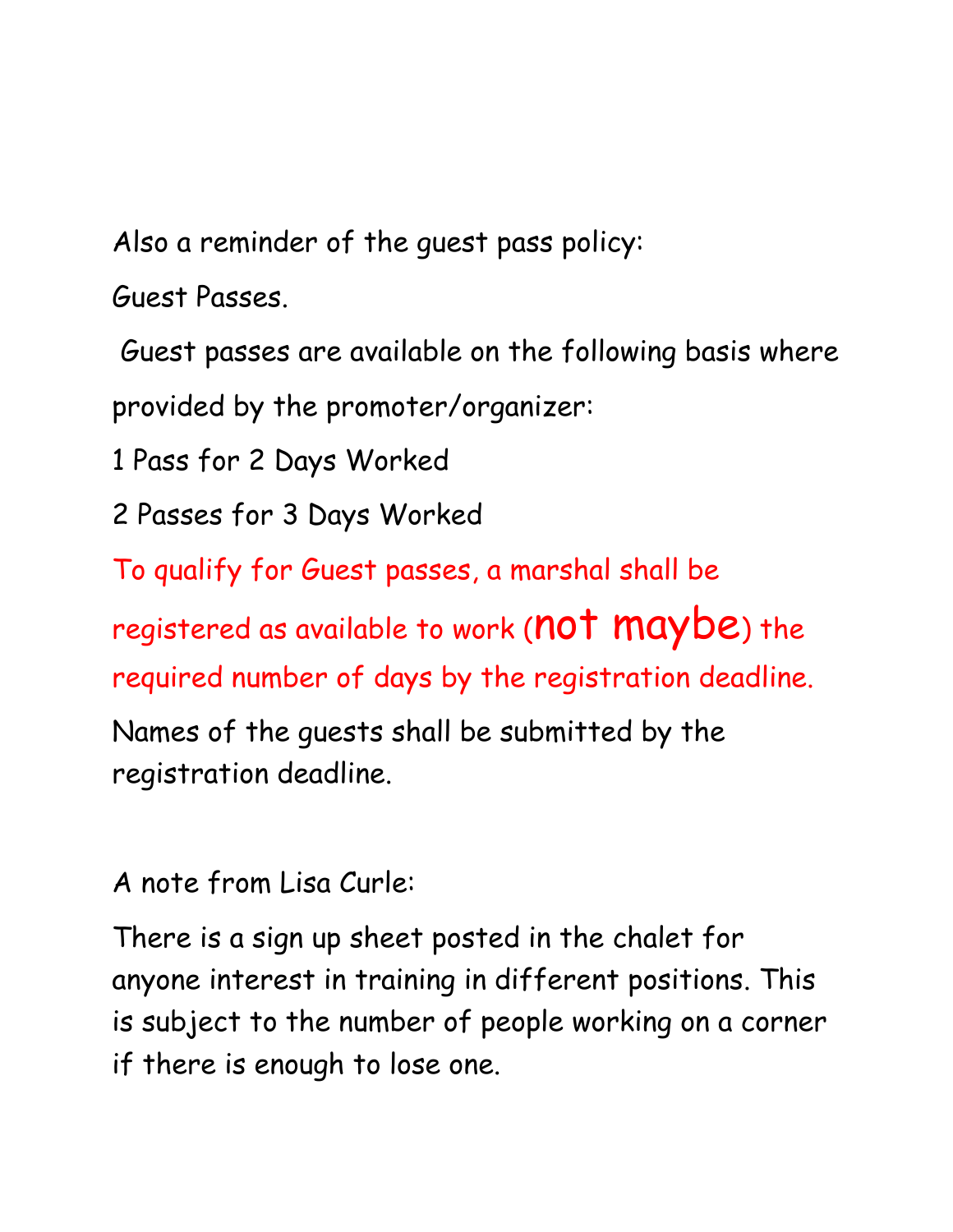Also Lisa would like you to contact her through email @ [minimaniac10@gmail.com](mailto:minimaniac10@gmail.com) with any training you have already received, when and if possible by whom, so she can update the education files.

A note from our social director Karl, he has a few ideas he wants to look into and start up things like a possibly softball game, golf etc. there is also some preliminary talks about getting a yearend banquet going again so if anyone has any ideas please bring them up to Karl.

#### **Planned 2022 New Marshal School Dates:**

June 17 & 18 - tentative - VARAC weekend

July 23 & 24- BARC weekend September 17 & 18- BEMC weekend



We have some members Birthdays in June,

Happy Birthday to…

Diane Bos

Rob Dobbie

Julie Castronaro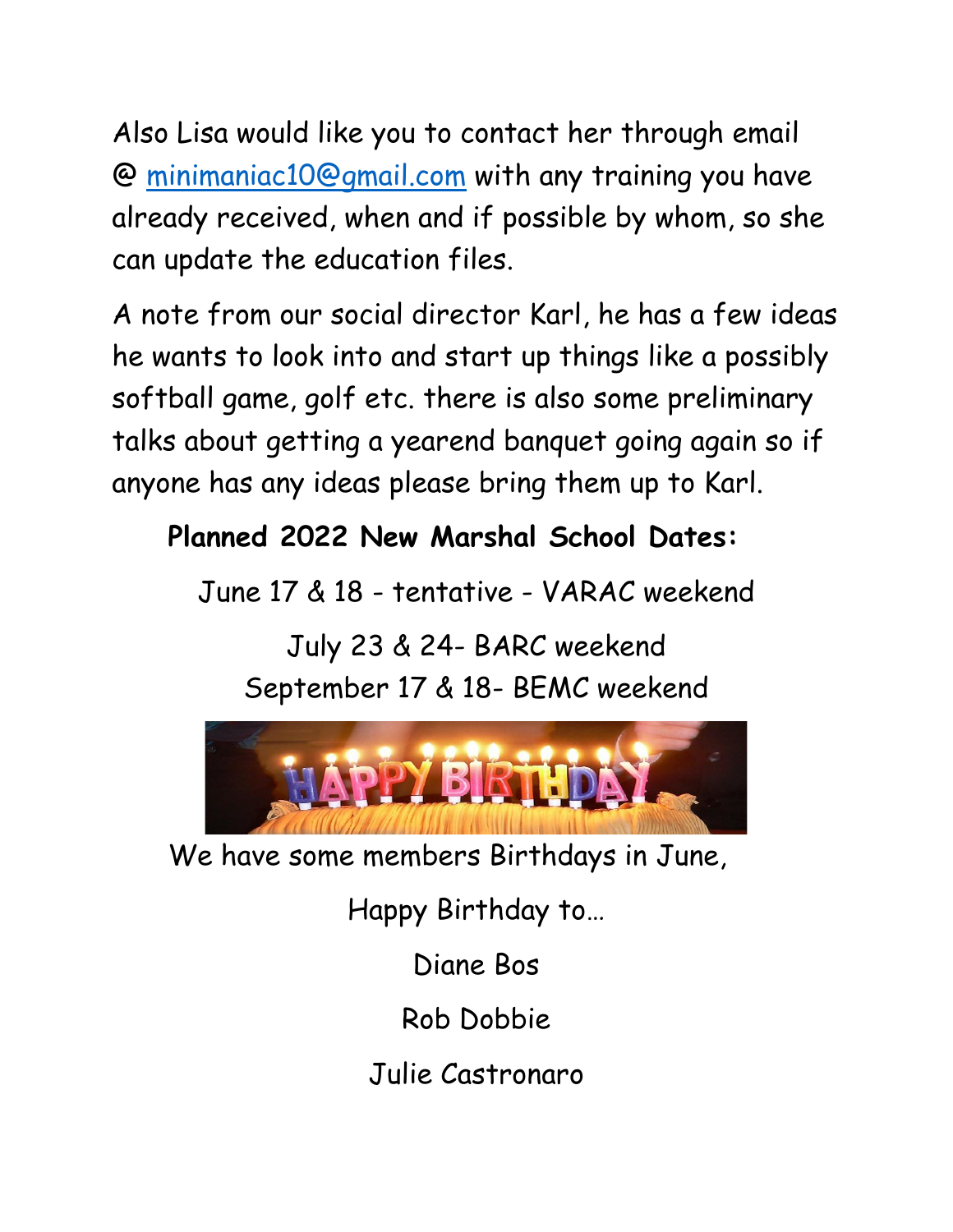#### Tim Dollack

#### Ken Irwin

Please remember that many people are counting on us at events that we provide services for. For everyone to have as safe an event as possible members must be unaffected by chemical enhancements while trackside. What members do on their personal time is their business, but members cannot come to trackside and have any sort of impairment by alcohol or any other legal, or not, recreational chemicals. It is simply unsafe for them and all the other competitors and workers. If you cannot come trackside "clean" and stay "clean" then stand down. Better that than making a mistake that can have very serious consequences.

## Harassment Policy

MMS recognizes the potential exists for harassment or violence to occur within the activities of the club. MMS will not tolerate any form of harassment or violence within club operations. This applies to work related and non